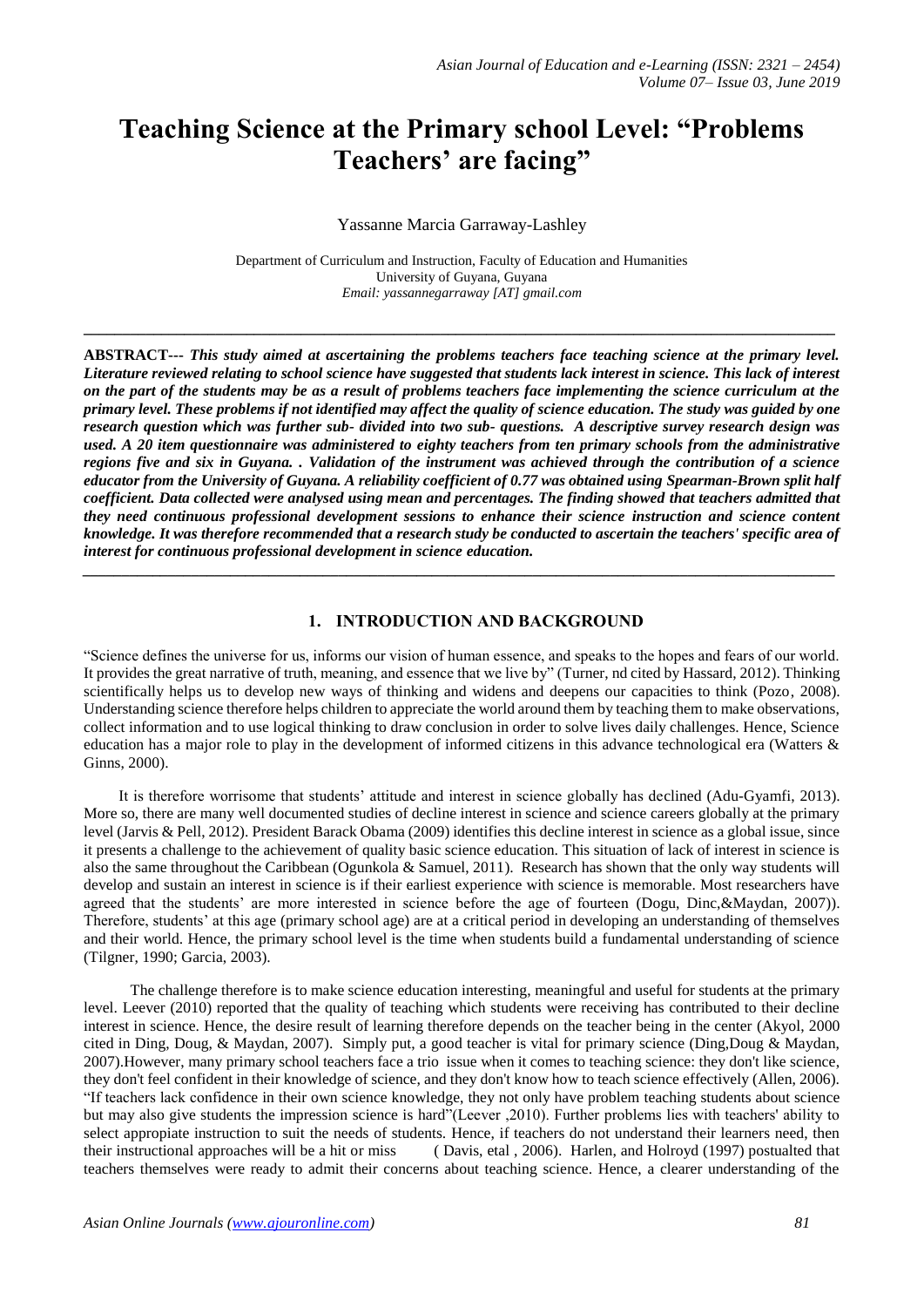problems teachers face in relations to their science content knowledge and their science instruction is needed is order to effectively influence the way in which science is taught at the primary level.

 Therefore against this background, the researcher aims to find out what are the problems teachers face when teaching science at the primary level.

# **2. RESEARCH QUESTION**

What are the problems teachers' face teaching sciences at the primary level?

#### **Sub-Research questions**

- 1. What are the problems teachers' faces with science instruction at the primary level?
- 2. What are the problems teachers' faces with their science content knowledge at the primary level?

#### **3. THEORETICAL FRAMEWORK**

The theoretical framework of this study was guided by the Bandura Self-Efficacy Theory which is part of Social Cognitive Theory. Bandura (1997) explains that self-efficacy refers to the belief in one's capabilities to organize and execute the course of action required to manage prospective situation. Simply put, self- efficacy is what an individual believes he or she can accomplish using his or her skills under certain circumstances (Snyder &Lopez, 2007 cited by Olowodunoye, 2015).

 Self-efficacy beliefs have two scopes: Personal Science Teaching Self- Efficacy (PSTE) which refers to a teacher's belief that he or she has the ability to teach science effectively and affect students' achievement; and Science Teaching Outcome Expectancy (STOE) which reflect a teacher's belief that students can learn science given external factors.

 Fundamental to the understanding of the theoretical perspective is that teachers need to have confidence in their knowledge of science and in their ability to select and use innovative, active teaching practices in order to effectively implement the science curriculum at the primary level. Hence, the use of Innovative teaching practices can stimulate students' interest in learning science.Piaget (1974) cited in Schunk (1996) postulates that active methodology can foster self-motivation and independent learning, rather than merely transmitting facts and rules. Therefore, approaches to instruction must be considered a serious factor in science education (Umoke &Nwafor, 2014). Hence, science instruction is an interdependent process which depends on the teachers having confidence in his or knowledge of science content, and an adequate understanding of how his or her students' learn science. Teachers' who reflect on these issues will see themselves as vital to their students learning science.

#### **Science Instruction**

Teaching and learning are on the opposite sides of the same coin. It therefore should be the aspiration of all teachers that his/her students not only learn, but master the concepts taught. diSessa (2000) mentioned that teachers are more interested in "what is taught" than "how it is taught". Wenger (2000) added that students are born of learning, but can also learn not to learn (cited by Bang, 2013). Hence, if students are not taught appropriately they would not learn. Therefore, closer attention must be placed on instruction.

 However, many teachers, especially at the primary level see teaching science as a complex phenomenon and this creates many discrepancies in their science instruction. Mellado(1998) suggested that a typical shortcomings of primary school teachers is not knowing how to teach science. Plourde (2002) added that less than one third of primary school teachers feel competent to teach science. Hence, this has led to science traditionally be taught at the primary level via the text book method, which involved merely rote learning (Silverman, 1993; Garcia, 2003). Text book tasks seldom give students the opportunities to develop their own hypothesis and draw their own conclusion about a phenomenon (Haury & Rillero, 1994) which is of paramount importance for the development of scientific thinking and skills. Kelble and Howard (1994) reported that many primary school teachers stifle their students' natural scientific curiosity "under an avalanche of fact" from the textbook and thus making their science instruction dull and uninterested (cited in Jarrett, 1998)**.** For that reason, current primary school science instruction is not producing the required scientific literacy needed in rapidly changing society (Cole & Beuhner-Brent, 1991).

 Hence, special skills are required to effectively delivery this science in the classroom. In fact, Pourde (2002) agreed that it is not sufficient to have good teaching skills when it comes to teaching science, but good science teaching requires its own teaching strategies**.** Good science teaching helps students develop inquiry skills necessary to be democratic citizens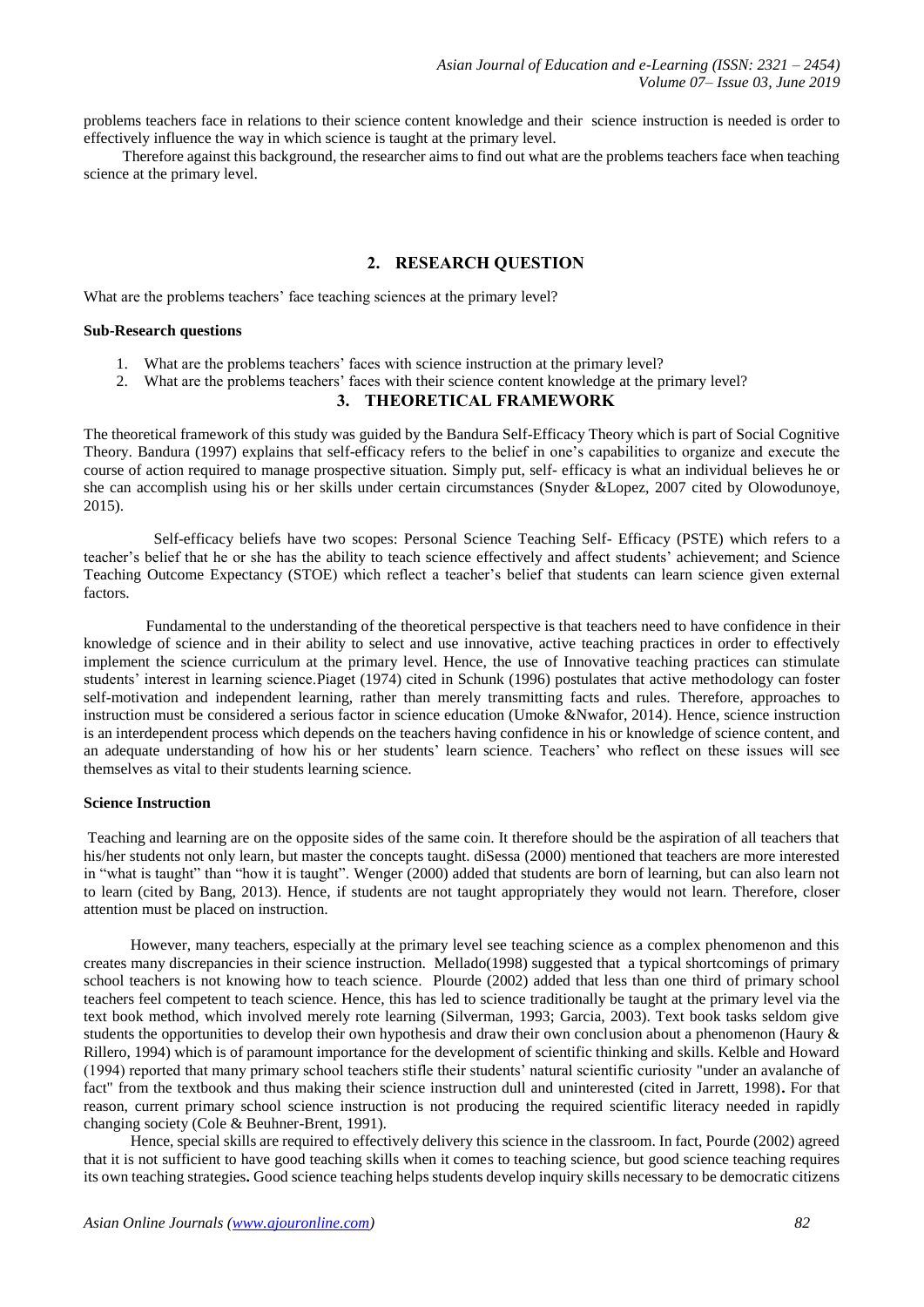and lifelong science learners (Crawford, 2007**).** Therefore, a deeper understanding of most science concepts comes with inquiry-based instructions which encourage students to explore the nature of science (Mastropieri & Scruggs, 1994). Inquiry- based science instruction involves hands on Laboratory activities such as observing and explaining scientific phenomena which is vital for students understanding of science. However, laboratory activities are another concern for primary school teachers (Childs & McNicholl, 2007). Many primary schools teachers themselves fail to use laboratory exercises in their science teaching because of the lack of understanding how to use basic science equipment. Good questioning techniques are also important for good science teaching. The use of appropriate questions and techniques will lead to a deeper understanding of scientific concepts. Teachers should pose divergent questions as often as possible, allow learners time to express themselves (McIntyre & Juliebo, 1995), and create a comfortable environment where learners are encouraged to ask questions to clarify their thoughts (Puntambekar & Kolodner, 2005). Generally,good questions asked by teachers or students will provoke critical thinking which is important in learning science.

 Hence, the demand for teachers to produce science literate students is great. In order to produce these types of students, teachers must be more than facilitators, organizers, managers and discussion leaders; they must be skilled practitioners of science, with a keen appreciation of science as a cultural phenomenon (Hodson, 2002). With this being said, we can therefore agree that effective science instruction requires a lot from the teacher.

#### **Science content knowledge**

Primary school teachers are tasked with the responsibility of teaching several subjects which includes science to a single group of students. Teaching is an intricate task that requires many forms of knowledge (Barnett & Hodson, 2001). Thus, effective primary science teaching requires the acquiring of specific knowledge, including mastery of content knowledge (Abell and Bryan, 1999 as cited by Hudson, 2004). Hence, in order for primary school teachers to help their students learn science, they must have a firm grasp of the important ideas in this discipline. This includes not only knowledge of specific topics of the curriculum, but also knowledge about the epistemology of science or the nature of scientific knowledge (Mizzi, 2013). Therefore, one of the most important qualities of being a good science teacher is having a good knowledge of the subject matter. Teachers with good knowledge of content are better able to design strategies to meet different needs of learners (Carnoy &Arends, 2010). These strategies includes using " their knowledge to address big ideas and major concepts; plan what they are doing and help their students do so; consistently treat their students with respect and apply ideas of fairness and equity in their classes; conduct investigations and help students to generate and interpret data; make students work in heterogeneous groups; relate new ideas to previously presented ones, especially to the driving question and to their previous investigations; request that students present their work to the whole class and revise these final presentations; use technology, throughout units, for various purposes such as learning about structure of matter, doing investigations, collecting data and building models; allocate enough time for their students' learning; provide various opportunities for learning meaningful ideas, in meaningful ways; and address individual differences and needs of their students" (Tal, Krajcik, &Blumenfeld, 2006)". Science content knowledge therefore makes a difference both in teachers' professional practice and pupils' achievement (Diakidoy & Jordanou, 2003).

There are two factors which may contribute to the lack of confidence in science teaching: unfamiliar content and unfamiliar pedagogical strategies, especially laboratory work and experiments (Mizzi, 2013). Inadequate knowledge in the subject will affect teachers' self-confidence when teaching concepts outside their area of specialization (Mizzi, 2013). Primary school teachers in general have been found to possess a low level of accurate scientific knowledge as well as poor scientific skills (Stevens &Wenner 1996)**.** As a result, many primary school teachers lack confidence with their science content knowledge and therefore, possess low science teaching efficacy (Allen, 2006). If teachers lack confidence in their own science content knowledge, they not only have problems teaching students about science but may also give students the impression that science is hard" (Leever, 2010). Hence, teachers' lack of confidence with their science teaching may be demonstrated in various ways such as: when preparing their lesson plans, choosing or designing strategies,, answering students questions, carrying out experiments, applying science concepts to everyday life situation, and motivating students to developing an interest in science (Mizzi, 2013)**.** Hence, it is apparent that the more enthusiastic and confident the teacher is about science, the more time will be spent on teaching science, the more hands-on activities will used, and more likely student centered approach will be encouraged (Hodson, 2002).Van Driel, Dejong and Verloop( 2002) also claimed that teachers with good science knowledge were also more aware of students difficulties and misconceptions.

 In addition, inadequate science content knowledge may result in primary school teachers relying heavily on their science text books as their main source of scientific knowledge to teach students. Teachers with limited or lower science knowledge followed the text book structure quite closely (Hashweh, 1987). Mulholland and Wallace (2005) noted that many teachers simply resort to using curriculum materials to improve their science knowledge and that this may well limit growth in this important knowledge area. However, teaching science at the primary level requires a strong knowledge of the fundamental principles of science (Mulholland & Wallace, 2005). Hence, the use of technology can be used to help teachers develop their science knowledge and strengthen their science teaching. However, researchers have reported that practicing teachers require support since many are inadequately trained to use technology in their teaching (Deaudelin, Lefebvre, Brodeur, Dussault, Richer, & Mercier, 2005; McRobbie, Ginns, & Stein, 2000). It is therefore vital that primary school teachers be provided with opportunities to enhance their knowledge and confidence in their science teaching. Hence,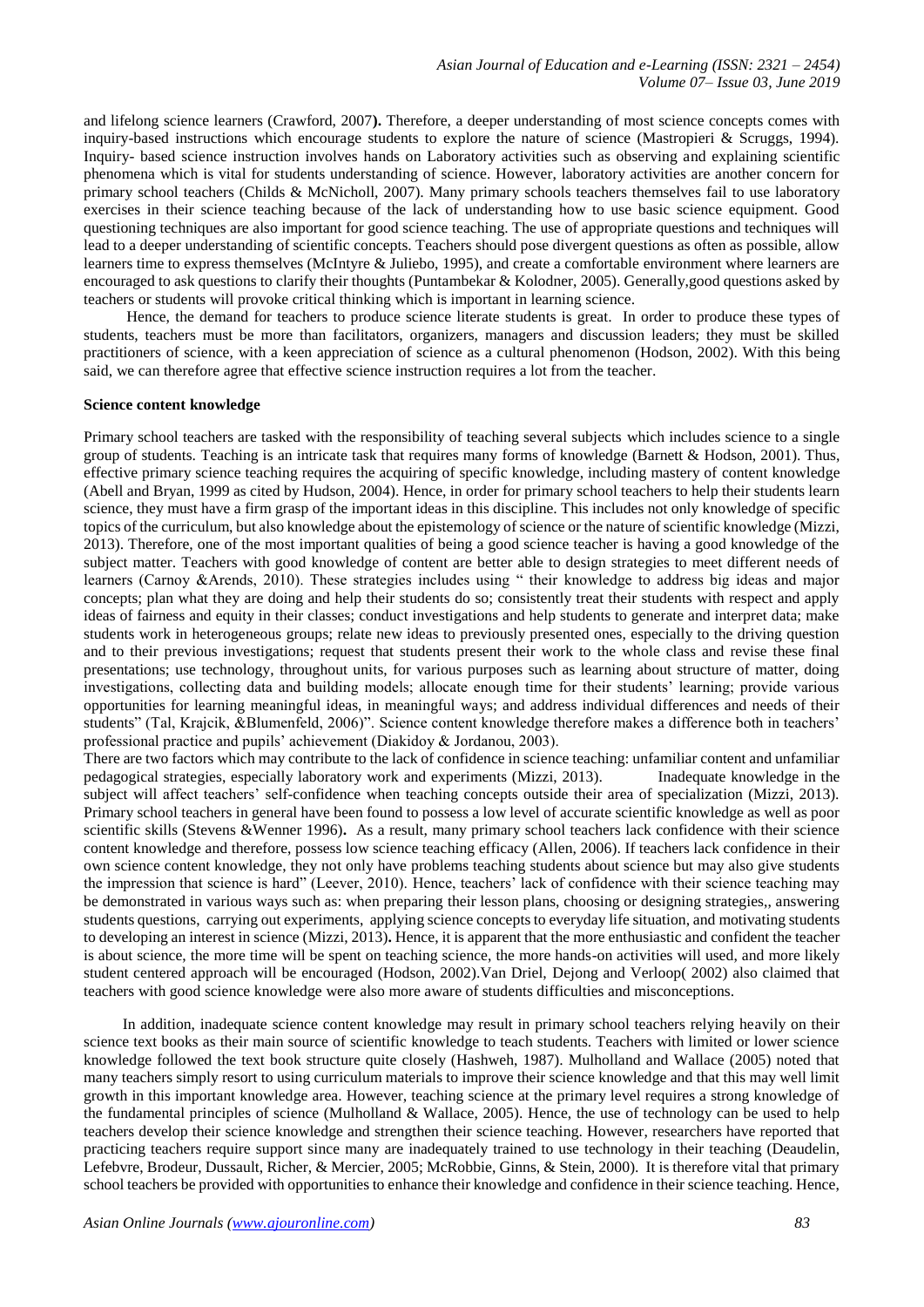professional development opportunities must address primary school teachers' needs to learn science content and new strategies such as multimedia technologies for helping learners. It must also address new perspectives about the realities of the culture of science learning and teaching. Professional development opportunities must also take into account the need for time and the development of structures that allow for new social and personal constructions about what it means to be a teacher (Shapiro & Last, 2002). However, there is need for professional development sessions to move away from shortterm, one day workshops (Shapiro, 2006) and a move to long-term professional development programmes which are needed to actually change experienced teachers' practical knowledge (Van Driel, Beijaard, &Verloop, 2001).

 Paradoxically, Kind (2009) suggested that while a good background in subject matter knowledge is a pre-requisite for good teaching it is not the only requirement. He contends that high academic performance in a specialist subject is not an automatic precursor to good teaching. Never the less, there is solid empirical evidence that teachers with a sound science content knowledge will perform better in the classroom that a teacher with inadequate knowledge.

# **4. RESEARCH DESIGN**

The research design used for this study is the survey design. The survey is descriptive in nature and is used to determine the problems teachers' face teaching science at the primary level. A survey design is most appropriate since it is useful in accurately documenting a person's thoughts, opinions, and feeling about an area under investigation.

#### **Population and Sample**

The population for this study comprised of eighty (80) teachers from ten Primary schools employed by the Ministry of Education, Guyana in the academic year 2017-2018. Eight (8) teachers were randomly selected from each school by selecting every  $2<sup>nd</sup>$  name on the staff time book. The teachers were selected from the Administrative regions five (5) and six (6) in Guyana. They possess varying status and years of professional teaching experiences.

#### **Instrumentation**

The instrument used to gather data for the study was a questionnaire. The questionnaire consisted of three sections. Section "A" focused on biographic data while Section "B" and Section "C" contained ten (10) items each rated on a four point modified Likert Scale. The four-point scale was rated as follows: strongly agree  $= 4$  points, agree  $= 3$  points, disagree  $= 2$ points and strongly disagree =1 point.

## **Validity**

The questionnaire was validated by a lecturer from the Faculty of Natural Science, University of Guyana who is qualified in the area of Science Education. His feedback was used to improve the general quality of the instrument

## **Reliability**

 The questionnaire was pilot tested on 20 teachers of the Rosignol Primary Schools, Region No. 5. This school was not used as part of the study. The Spearman-Brown split half reliability coefficient was applied. A reliability of 0.77 was obtained which is considered acceptable reliability (William, 2015).

## **Procedures**

Permission was sought through the Head teachers to carry out survey in the schools .Copies of the survey instruments and additional information about the study were provided in the form of a cover letter. After permission was granted, the researcher established protocol with the teachers. Eighty (80) questionnaires were administered during the lunch break and after school hours. Each teacher was given twenty four (24) hours to complete the questionnaire. All information collected was recorded and data tabulated.

#### **Analysis of data**

Descriptive statistics were used to analyze the data for this study. The descriptive statistics were mean and percentage. These statistics were used to describe the general characteristics of the population.

## **5. RESULTS AND DISCUSSION**

**Table 1: Research Question 1:** What are the problems teachers' faces with science instruction at the primary level?

**Mean 32 Mean 4 Mean 4 Mean 4 Mean 4 Mean 4 Mean 4 Mean 4 Mean 4 Mean 4 Mean 4 Mean 4 Mean 4 Mean 4 Mean 4 Mean 4 Mean 4 Mean 4 Mean 4 Mean 4 Mean 4 Mean 4 Mean 4 Mean 4 Mean 4 Mean 4 Mean 4 Mean 4 Mean 4 Mean 4 Mean 4 Mea**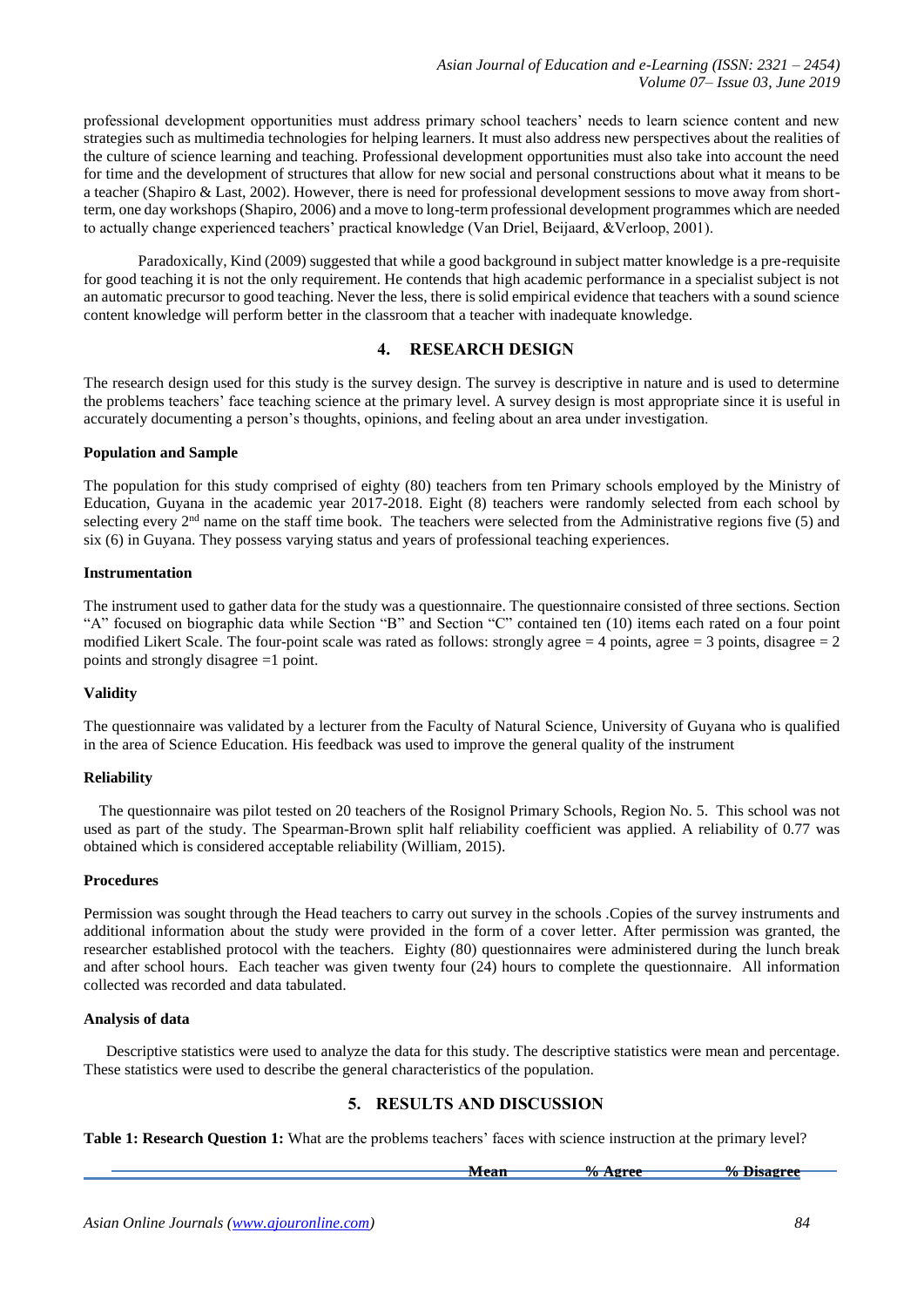| I can effectively teach science at the primary level.                                                          | 3.13 | 88.75 | 11.25       |
|----------------------------------------------------------------------------------------------------------------|------|-------|-------------|
| I am able to choose the most appropriate science strategy<br>to suit the ability of my students.               | 3.21 | 91.25 | 8.75        |
| use science strategies in my classroom that will help my<br>students to discover new knowledge for themselves. | 3.23 | 96.25 | 3.75        |
| I use the scientific method of investigation in my science<br>teaching.                                        | 2.93 | 78.75 | 20          |
| I can effectively plan and carry out a science experiment.                                                     | 3.15 | 86.25 | 13.75       |
| I am able to effectively use the demonstration method in<br>my classroom.                                      | 3.16 | 92.50 | 7.50        |
| I am able to create and use improvised materials effectively<br>in my students.                                | 3.24 | 92.50 | 7.50        |
| I rely on students' science textbooks to teach science.                                                        | 2.15 | 28.75 | 71.25       |
| I use a lot of open ended questions in my science teaching.                                                    | 2.75 | 70    | 28.75       |
| I need professional development to help me teach science.                                                      | 2.48 | 42.5  | <u>57.5</u> |

A summary of the data is presented in the table above. The findings show that most of the teachers surveyed had expressed that they used teaching strategies such as the scientific method of investigation and the demonstration method in their science teaching. More so, they claimed that they can effectively plan and carry out a science experiment and are able to create and use improvised science materials in their classrooms. They also agreed that the strategies they used in their classrooms help their students to discover knowledge for themselves, and as such, many believed that they do choose the most appropriate teaching strategies to suit the abilities of their students.

However, almost one third of the teachers (28.75%) claimed that they rely on students' textbook to teach science and that they do not use a lot of open ended (divergent) questions in their science teaching. Never the less, 88.75 % of the teachers believed that they can effectively teach science at the primary level. Interestedly 42.5 % of them expressed the need for professional development to help them teach science at the primary level.

**Table 2: Research Question 2:** What are the problems teachers' faces with their science content knowledge at the primary level?

| <b>Items</b>                                             | <b>Mean</b> | $%$ Agree | % Disagree |  |
|----------------------------------------------------------|-------------|-----------|------------|--|
| I feel confident when I teach science                    | 3.16        | 91.25     | 8.75       |  |
| I have sufficient knowledge of science concepts to teach | 2.96        | 82.50     | 17.50      |  |
| Science.                                                 |             |           |            |  |
| I understand the nature of science.                      | 3.04        | 88.75     | 11.25      |  |
| I can answer students' questions about science concepts  | 3.01        | 87.50     | 12.50      |  |
| effectively.                                             |             |           |            |  |
| I am able to relate science concepts to every day life.  | 3.02        | 97.50     | 2.50       |  |
| I am competent in planning a good science lesson.        | 3.09        | 93.75     | 6.25       |  |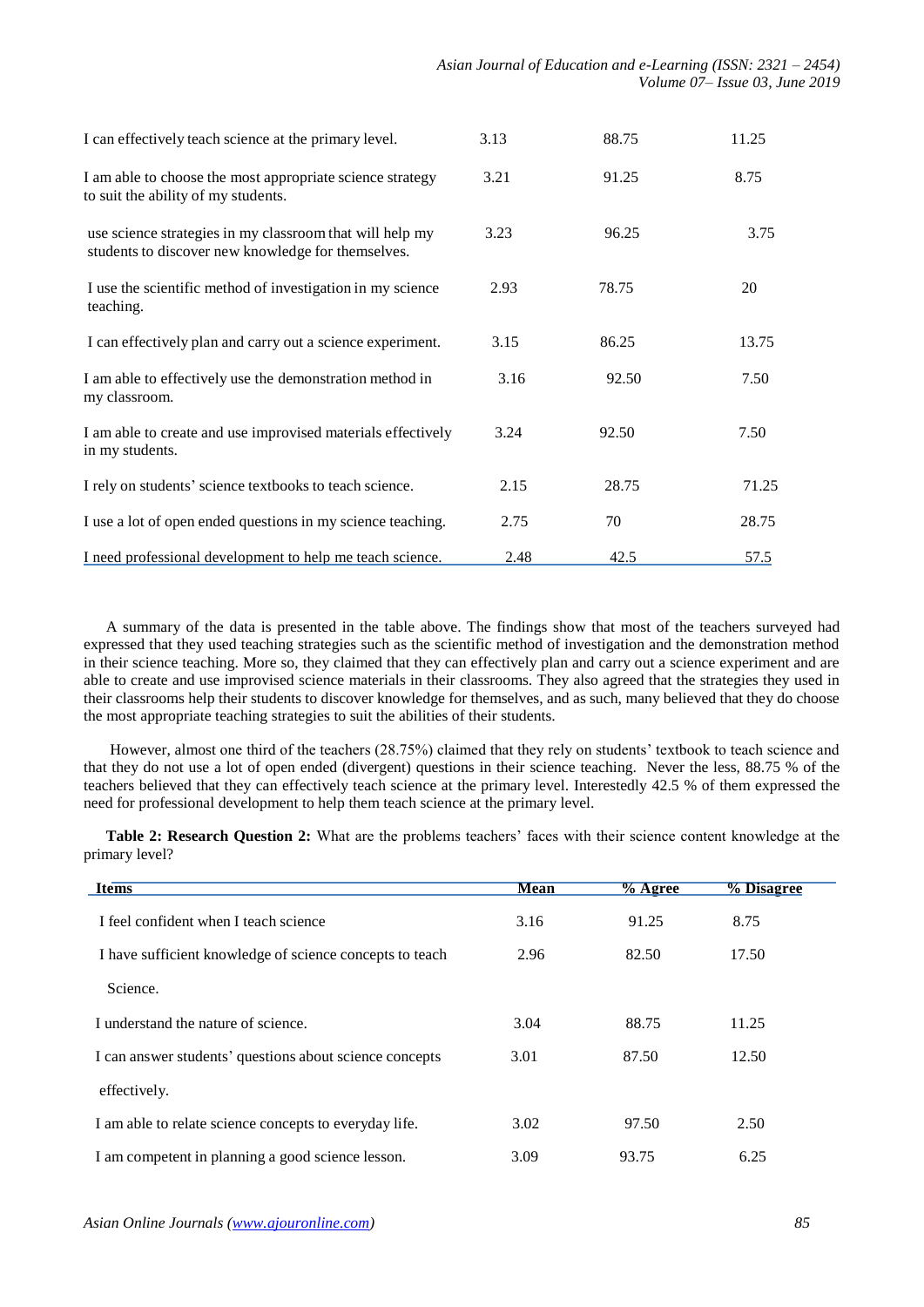| I am a able to use my time effectively during my science  |    |           | 2.99 | 82.50 | 17.50 |          |
|-----------------------------------------------------------|----|-----------|------|-------|-------|----------|
| lessons.                                                  |    |           |      |       |       |          |
| I use technology in my science teaching.                  |    |           | 2.69 | 65    | 35    |          |
| Students' science text book is good source of knowledge.  |    |           | 2.54 | 48.75 | 50    |          |
| I would like professional development sessions to help me |    |           | 3.10 | 88.75 | 11.25 |          |
| enhance                                                   | my | knowledge |      | 1n    |       | science. |

The data displayed on the table above highlight that about quarter of the teachers (17.5%) surveyed claimed that they were unable to use their time efficiently during their science lessons. Slightly more than one thirds (35 %) of the teachers said that they do not use technology as part of their science teaching, and almost half (48.75 %) of them have identified students' science text as a good source of knowledge.

More so, about one quarter of the teachers (17.5%) have confessed that they do think they have sufficient knowledge of science concepts to teach at the primary level. However, majority of teachers claimed that they do feel confident teaching science, since they are able to effectively answer students' questions and relate science concepts to everyday life. Many also believed that they are competent in planning good science lessons. Suprisingly, 88.75% of the teachers have expressed an interest in professional development to enhance their knowledge in science.

# **6. DISCUSSION AND CONCLUSION**

Primary science if taught effectively can provide students with lifelong skills. However, it requires that teachers possess the knowledge and skill to deliver the science curriculum at this level. This study showed that primary school teachers felt confident in their abilities and knowledge to dispense the science curriculum at this level. This suggested that they possess a high level of personal science self- efficacy. However, this is incongruous with Allen (2006) who found that primary teachers lacks confidence with science content and have low science efficacy. This high level of science self-efficacy that the researcher found is enunciated by teachers perceptions that they possesses sufficient knowledge, are competent lesson planners, are able to make science concepts and content relatable and can answer students questions effectively. Mizz(2013) found that teachers who lack confidence in their science teaching did the opposite.

 Primary school teachers' have also expressed that they used instructional strategies such as the demonstration method and the scientific method of investigation in their science teaching. Using such strategies, the teachers claimed help their students to discovery and construct scientific knowledge for themselves**.** Hence**,** a deeper understanding of most science concepts comes with inquiry-based instructions which encourage students to explore the nature of science (Mastropieri & Scruggs, 1994). Consequently, the ability to choose inquiry- based instructions have led to many teachers to report that they can effectively teach science at the primary level. However, this is contrary to the finding of Plourde (2002), who found than less than a third of elementary teachers felt competent to teach science. Effective science teaching also requires many other skills that teachers must possess. One of these skills is to use good questions and questioning techniques in their classrooms. McIntyre and Juliebo, (1995) suggested that teachers should pose divergent questions as often as possible, allow learners time to express themselves, and create a comfortable environment where learners are allowed to ask questions to clarify their thoughts (Puntambekar & Kolodner, 2005). However, it was found in this that more a third of the primary school teachers did not use divergent questions in their classroom. Another skill that many teachers' found not to have is the ability to use technology in their science teaching. Primary school teachers seldom use technology since many are inadequately trained to use technology in their teaching and require the necessary support (Deaudelin, Lefebvre, Brodeur, Dussault, Richer, & Mercier, 2005).

 In addition, it was found that teachers' see the textbook as a good source of knowledge and rely heavily on the textbooks to help them teach science. Woodward and Elliott (1990) also found in their study that many teachers, especially primary school teachers base their lesson plans on students' textbook. However, textbook activities seldom allow students to formulate their own hypothesis and draw their own conclusions about a phenomenon (Harry & Rilero, 1994. Simply put, text books activities leads to the confirmation of scientific facts and principles instead of exploration and discovery of new knowledge) which is important for learning science. Such activities therefore dull the natural curiosity and adventurous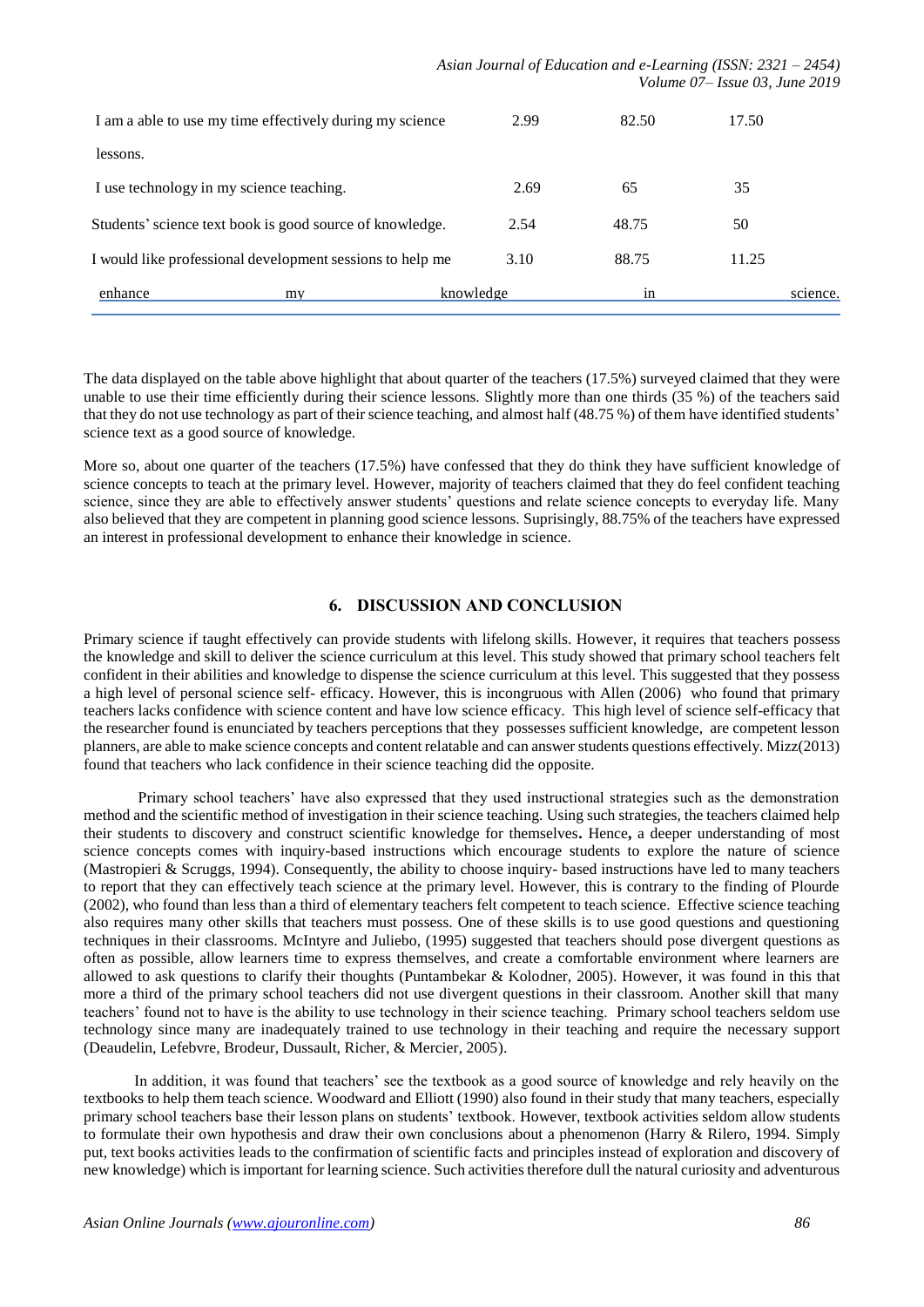nature of primary school age students. In addition, many authors do not take students' social, economic, cultural and historical background into consideration and this may led to textbooks easily become irrelevant in this era of knowledge explosion. Some authors also use scientific jargons which makes it difficult for students' and teachers' to fully grasp the essence of the concepts and content. This leads to misinterpretations and misinformation by teachers and students.

 Interestedly, the primary school teachers surveyed have acknowledged that they need professional developmental sessions to help them enhance their science instruction and knowledge. In Guyana, professional development sessions often come in the form of "one shot" workshops. Many times these workshops are done as formalities and there are never consultations with teachers to identify area of interest and needs. As such there is no psychological ownership and this has proven to be more detrimental than good to the delivery of science education. Shapiro (2006) in support suggested that there should be a shift away from short-term, one-shot teacher workshops, and a move to long-term professional development programmes which are needed to actually change experienced teachers' practical knowledge (Van Driel, Beijaard, &Verloop, 2001). Professional development opportunities must also take into account the need for time and the development of structures that allow for new social and personal constructions about what it means to be a teacher (Shapiro & Last, 2002).

## **Recommendations**

- 1. A research study should be conducted to ascertain teachers' specific area of interest for continuous professional development sessions in science education.
- 2. University of Guyana, Cyril Potter College of Education (CPCE), Ministry of Education (MOE) and NECRD should work collaboratively to develop a formal policy for the implementation of continuous professional development in science education in Guyana.
- 3. Appropriate software, new technologies and modern Audio-Visual aids like multimedia should be developed, modelled and distributed by NCERD to be used by teachers to help teachers' with their instructions and enhance their knowledge in science.
- 4. Continuous professional development sessions should be organised by NCERD for teachers to gain experience in using the multimedia technologies. This will enable teachers to effectively these technologies into their science teaching.
- 5. University of Guyana, Cyril Potter College of Education (CPCE), Ministry of Education (MOE), NECRD and other Educational should develop a science text book for teachers since many teachers' rly the students' text as good source of knowledge. Hence this text book should be renewed every three (3) years to keep relevant.

## **7. REFERENCES**

- Abell, S. K., and Bryan, L. A. (1999). Development of professional knowledge in learning to teach elementary science. *Journal of Research in Science Teachings* 36: 121-139.
- Adu-Gyamfi. (2013). Lack of interest in school science among non-science students at the senior high school level: Problems of education in the 21st century. *Journal of Science and Mathematics Education*, 53(53), 7-21.
- Akerson, V., &Abd-El-Khalick, F. (2003). Teaching elements of nature of science: A yearlong case study of a fourth-grade teacher. *Research in Science Teaching,* 40(10), 1025–1049.
- Allen, R. (2006). Trends in Elementary Science Education. Priorities in Practice: The essential of science, Grades K-6: Effective curriculum, Instruction and Assessment.
- Anderson, C. (2001). Designing systems to support learning science with understanding for all: Developing dialogues among researchers, reformers, and developers (No. available at events/meetings/textbook/science/anderson.htm). Washington, DC: Project 2061.
- Ausubel, D. P. (2000). The acquisition and retention of knowledge: A cognitive view. Dordrecht, Netherlands: Kluwer.
- Bandura,A.(1997) Self efficacy: The exercise of control. New York: WH Freeman and Company
- Bang, E. (2013). Hybrid-mentoring programs for beginning elementary science teachers. I*nternational Journal of Education in Mathematics, Science and Technology,* 1(1), 1-15.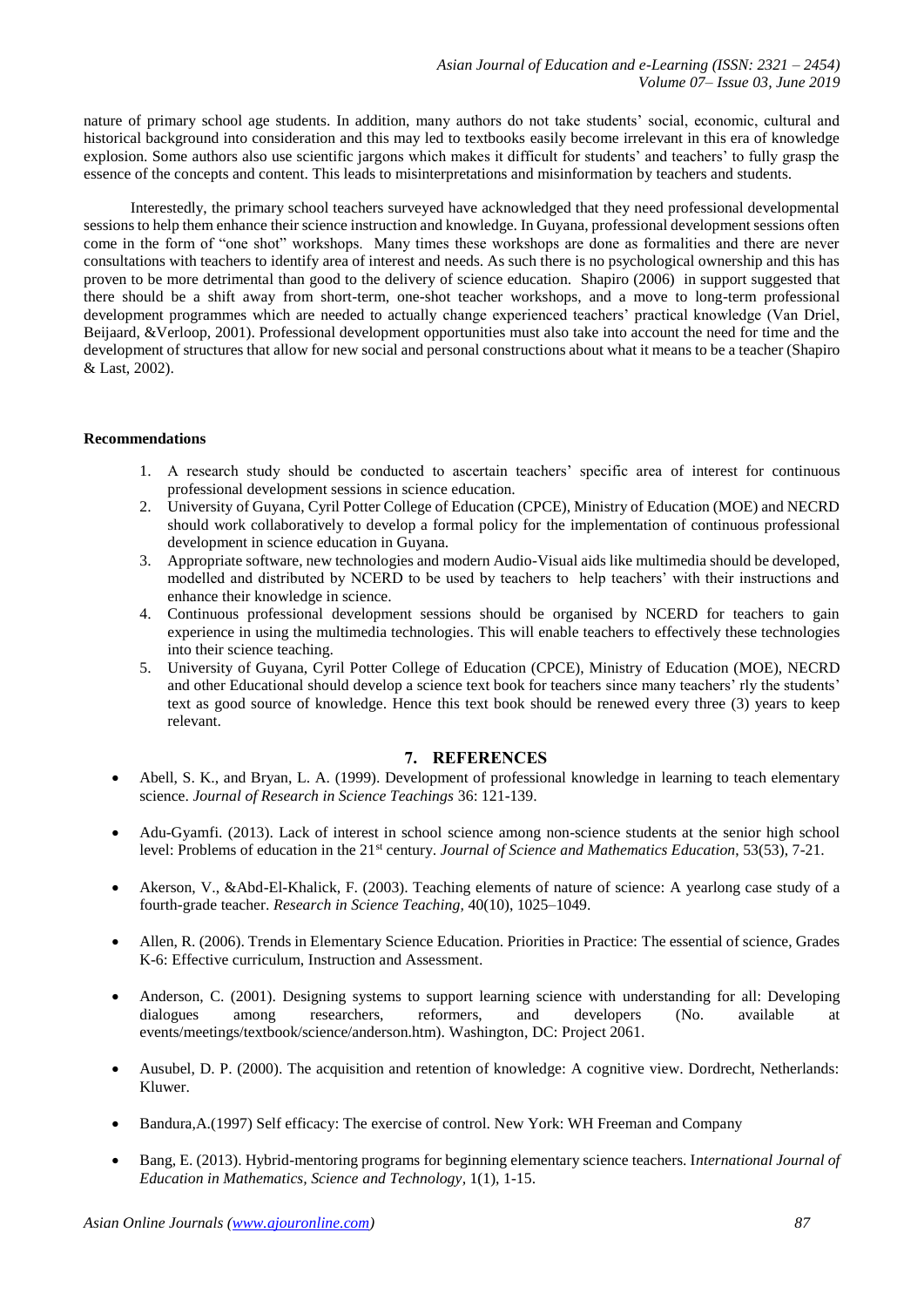- Barker, S. (2006). Interactive starters and closures for deep learning. *Alberta Science Education Journal*, 38(1),  $3 - 5$ .
- Barnett, J., &Hodson, D. (2001). Pedagogical context knowledge: Toward a fuller understanding of what good science teachers know. *Science Education*, 85(4), 426–453
- Bishop, K., and Denley, P. (1997). The fundamental role of subject matter knowledge in the teaching of science. School Science. Review 79: 65-71.
- Buxton, C. (2006). Creating contextually authentic science in a "Low-Performing" urban elementary school. *Research in Science Teaching, 43*(7), 695–721.
- Bybee, R. W. (1997). Achieving Scientific Literacy, Heinemann, Portsmouth, NH.
- Carnoy,M. & Arends,F. (2012). Explaining mathematics achievement gains in Botswana and South Africa. Prospects (18Octember, 2012), p-16. Retrieved online: at: doi.1007/s111250129246-6.
- Childs, A., & McNicholl, J. (2007). Science teachers teaching outside of subject specialism: challenges, strategies adopted and implications for initial teacher education. *Teacher Development*, 11(1), 1-20.
- Cole, D. J., & Buehner-Brent, L., (1991). Collaborative agencies: An essential ingredient for successful science programs. Education, 111, 313-325.
- Crawford, B. (2007). Learning to teach science as inquiry in the rough and tumble of practice. *Journal of Research in Science Teaching, 44*(4), 613-642.
- Czerniak, C. M. (1990). A study of self -efficacy, anxiety, and science knowledge in preservice elementary teachers. Paper presented at the Meeting of the National Association for Research in Science Teaching, Atlanta.
- Davis,E.A; Petish,D.;& Smithey;(2006). Challenges new teachers face. *Review of Education Research*. 76(4), 607-651.
- Deaudelin, C., Lefebvre, S., Brodeur, M., Dussault, M., Richer, J., & Mercier, J. (2005). Évolution des conceptions relatives à l'enseignement, à l'apprentissageet aux technologies de l'information et de la communication chez des enseignants du primaire. *Canadian Journal of Education/Revue canadienne de l'éducation, 28*(4), 583–614.
- Diakidoy,I.N.& Iordanou,K.(2003). Preservice teachers' and teachers' conceptions of energy and their ability to predict pupils' level of understanding. *European Journal of Psychology of Education.* 18(4), 357368
- Ding; Doug & Meydan (2007). Difficulties science teacher at the elementary school level experience in science instruction in Turkey. *Humanity and Social Science Journal*. 2(2), 86-92
- diSessa, A. A. (2000). Changing minds: Computers, learning, and literacy. Cambridge: MIT Press.
- Ganser, T. (1996). What do mentors say about mentoring? *Journal of Staff Development* 17: 36-39.
- Garcia, C.(2003). The effects of Teacher Attitude, Experience, and Background Knowledge on the use of inquiry method teaching in the elementary classroom. Retreived from http://www.nmu.edu
- Gecer, A. & Ozel, R. (2012). Elementary Science and Technology Teachers' Views on Problems Encountered in the Instructional Process. *Educational Sciences: Theory & Practice.* 12(3)
- Glickman, C. (1991). Pretending not to know what we know. Educational Leadership
- Haladyna; Olsen; & Shaughnessy. (1982). Relationships of student, teacher and learning environment variables to attitudes towards science. S*cience Education.66*, 671-687.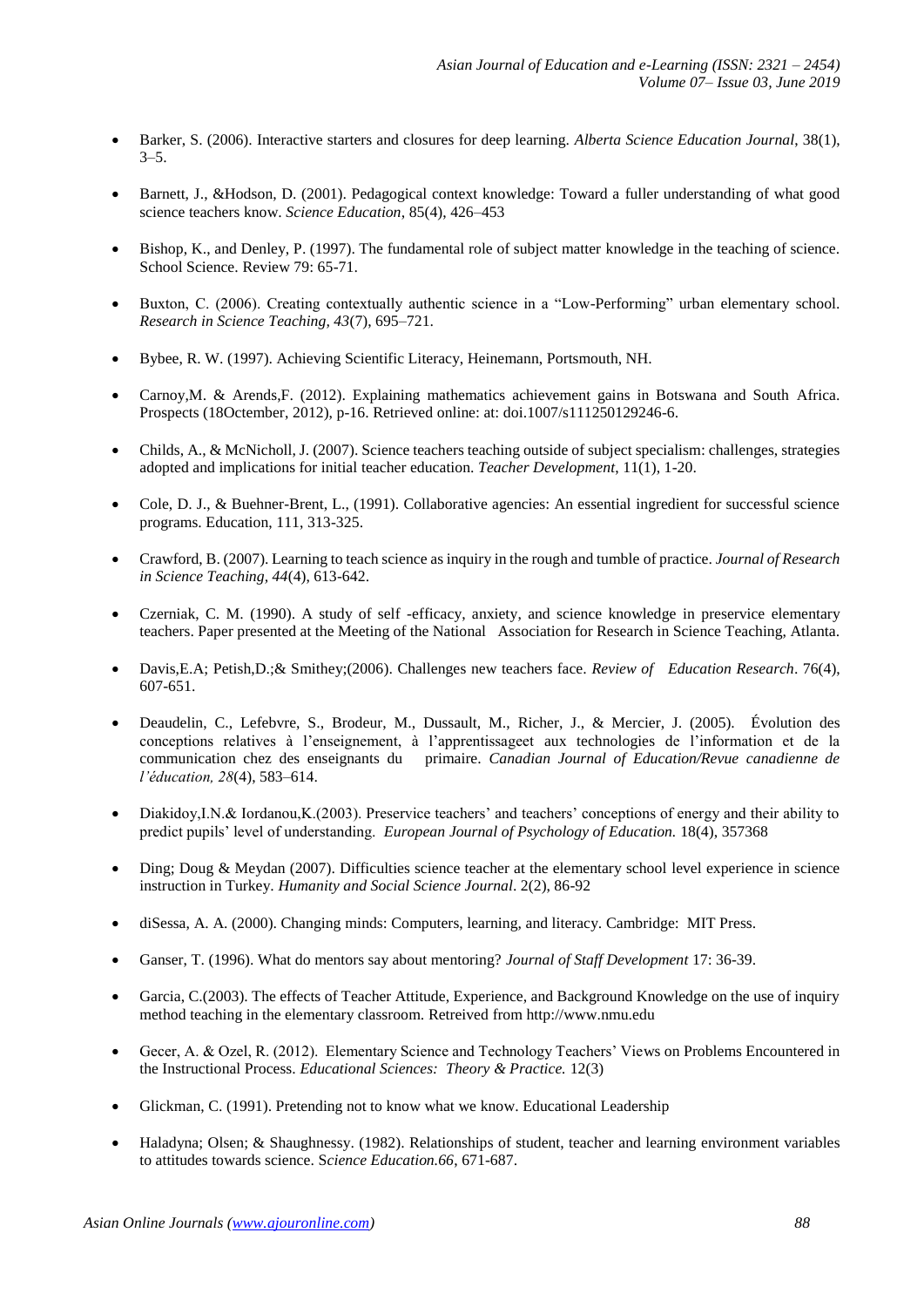- Harlem; & Holroyd (1997). Primary teachers understanding of concepts of science: impact on confidence and teaching. *International Journal of Science Education*. 19(1), 93-105.
- Hashweh, M, Z. (1987). Effects of Subject Matter Knowledge in the Teaching of Biology and Physics. *Teaching and Teacher Education,* 3 (2) 109-120.
- Hassard, J.(2012). Do standards impedes Science teaching and learning? In the Art of Teaching Science,
- Haury, D. L., & Rillero, P., (1994). Perspectives of hands-on science teaching. ERIC Clearing house for Science, Mathematics and Environmental Education.
- Hodson, D. (2002). Countering science reluctance in elementary science education: Contrasting approaches via action research. *Canadian Journal of Science, Mathematics and Technology Education, 2*(3), 305–320.
- Hudson, P. (2004) Toward Identifying Pedagogical Knowledge for Mentoring in Primary Science Teaching. *Journal of Science Education and Technology*, Vol. 13, No. 2. 215-225Springer. Retrieved at ttp://www.jstor.org/stable/40188783.
- Jarvis,T.;& Pell, A.;(2012).Factors influencing elementary school children's attitudes toward science before, during and after a visit to the UK national space. *Journal of Research in Science Teaching*. 42(1), 53-83.
- Jarrett, O.S. (1998). Playfulness: A motivator in elementary science teacher preparation. School Science & Mathematics, 98: 181-187.
- Jelinek, D.J (1998). Students' perceptions of the nature of science and attitudes towards science education in an experiential science program. Paper presented at the annual meeting of the National Association for Research in Science Teaching, San Diego, CA(Ed 418875).
- Kelble, E. S., & Howard, R. E., (1994). Enhancing physical science instruction for gifted elementary school students: Developing teacher confidence and skills. Roeper Review, 16, 162-166.
- Kind, V. (2009). A Conflict in your Head: An exploration of trainee science teachers' subject matter knowledge development and its impact on teacher self- confidence. *International Journal of Science Education,* 31 (11), 1529-1562.
- Leever. (2010). Case work paper education and skill, campaign for science and engineering in UK. Retrieved from: [Hilary@sciencecampaign.org.uk](mailto:Hilary@sciencecampaign.org.uk)
- Maharaj-Sharma, R. (2012). What are upper primary school students' perceptions of science? The Trinidad and Tobago context. *Caribbean Curriculum*. Vol. 19, 91–108.
- Mastropieri, M.A. & Scruggs, T. E., (1994). Text versus hands-on science curriculum. *Remedial & Special Education*, 15, 72-85.
- McIntyre, P., & Juliebo, M. (1995). The power of kindergarten: Talk at the science centre. *Alberta Science Education Journal*, 28(2), 16–19.
- McRobbie, C., Ginns, I., & Stein, S. (2000). Preservice primary teachers' thinking about technology and technology education. *International Journal of Technology and Design Education, 10*(1), 81–101.
- Mellado, V. (1998). The classroom practice of preservice teachers and their conceptions of teaching and learning science. Science Education, 82(2), 197-214
- Mizzi,D.(2013). The challenges faced by science teachers when teaching outside their specific science specialism. *ActaDidacticaNapocensia*. 6(4), 1-4.
- Murphy, C., & Beggs, J. (2001, September). Pupils' attitudes, perceptions and understanding of primary science: Comparisons between Northern Irish and English schools. Paper presented at the Annual Conference of the British
- Educational Research Association, University of Leeds, England.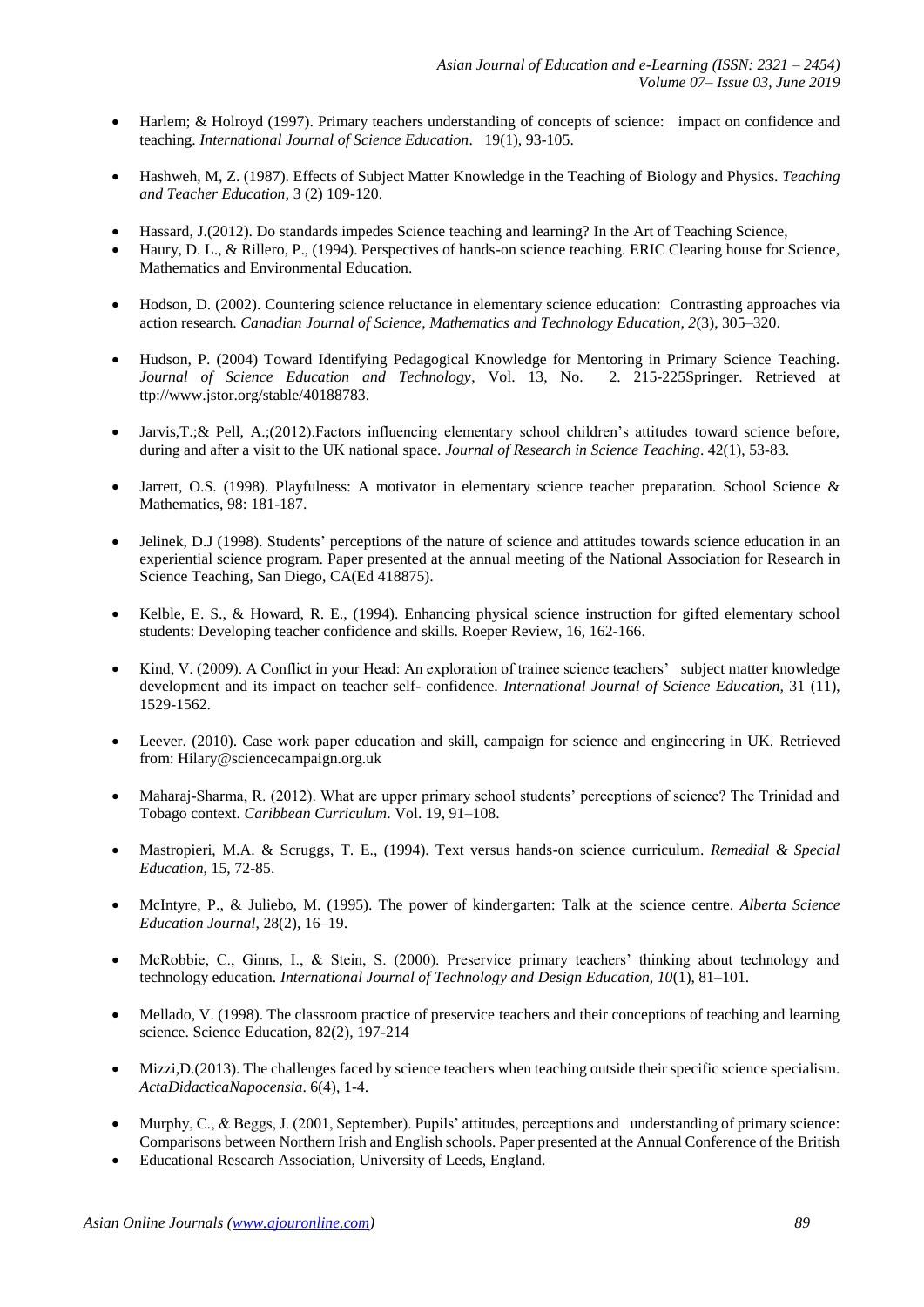- Mulholland, J., & Wallace, J. (2005). Growing the tree of teacher knowledge: Ten years of learning to teach elementary science. *Research in Science Teaching, 42*(7), 767–790.
- Obama, B.H. (2009). Remarks by the President at the national academy of science annual meeting, Washington, DC.
- Retrieved from http:// www.whitehouse.gov/the pres office/remarks by the president at the -National -Academy-of-science Annual-meeting
- Ogunkola, B.J & Samuel, D. (2011). Science Teachers' and Students perceived difficult topics in the Integrated Science Curriculum of Lower Secondary Schools in Barbados. *World Journal of Education*, 1(2).
- Olowodunoye, S. (2015). Knowledge sharing behaviour: the role of self-efficacy, organisational justice and organisational tenure. *European Scientific Journal.*11 (17)
- Patriarca, L. A., and Kragt, D. M. (1986). Teacher expectations and student achievement: The ghost of Christmas future. Curriculum Review 25: 48-50.
- Plourde, L. A., (2002). The influence of student teaching on preservice elementary teachers' science self-efficacy and outcome expectancy beliefs. *Journal of Instructional Psychology,* 29, 245-253.
- Pozo, J.L. (2008); Aprendices y Maestros (Learners and Teachers). Madrid, Alianza.
- Puntambekar, S., & Kolodner, J. (2005). Toward implementing distributed scaffolding: Helping students learn science from design. *Research in Science Teaching, 42*(2), 185–217
- Savery, J & Duffy, T. (1995). Problem Based Learning: An instructional model and its constructivist framework. *Educational Technology*, 35, 31-38.
- Shapiro, B. (2006). Professional development in elementary science: New conversations guiding new approaches in teachers' work and learning*. Alberta Science Education Journal, 38*(1), 28–31.
- Shapiro, B., & Last, S. (2002). Starting points for transformation: Resources to craft a philosophy to guide professional development in elementary science. In P. Abder-Fraser (ed.), Professional Development of Science Teachers: Local Insights with Lessons for the Global Community, (pp. 1–20). NY: Routledge/Falmer.
- Shulman, L. S. (1987). Knowledge and Teaching: Foundations of the New Reform. *Harvard Educational Review*, 57 (1), 1–22.
- Shulman, L. S. (1986). Those who understand: Knowledge growth in teaching. E*ducational Researcher*, 15 (2), 4-14
- Silversten, M.L. (1993).State of the art: Transforming ideas for teaching and learning science, a guide for elementary science education. (GPO #065-000-00599-9). Washington DC: U.S. Government Printing Office.
- Stevens, C, &Wenner, G, (1996). Elementary preservice teachers Knowledge and beliefs regarding science and mathematics. *School Science & Mathematics*, 96, 2-9.
- Tal, T., Krajcik, J., &Blumenfeld, P. (2006). Urban schools' teachers enacting project- based science. *Research in Science Teaching, 34*(7), 722–745.
- Tilgner. (1990). Avoiding science in the Elementary school science education. 74(4), 421-431.
- Umoke, T.C; &Nwafor, C.C. (2014). Effects of Instructional simulation on Secondary School Students' Achievement in Biology. *Journal of Education and Practice, 19(5)*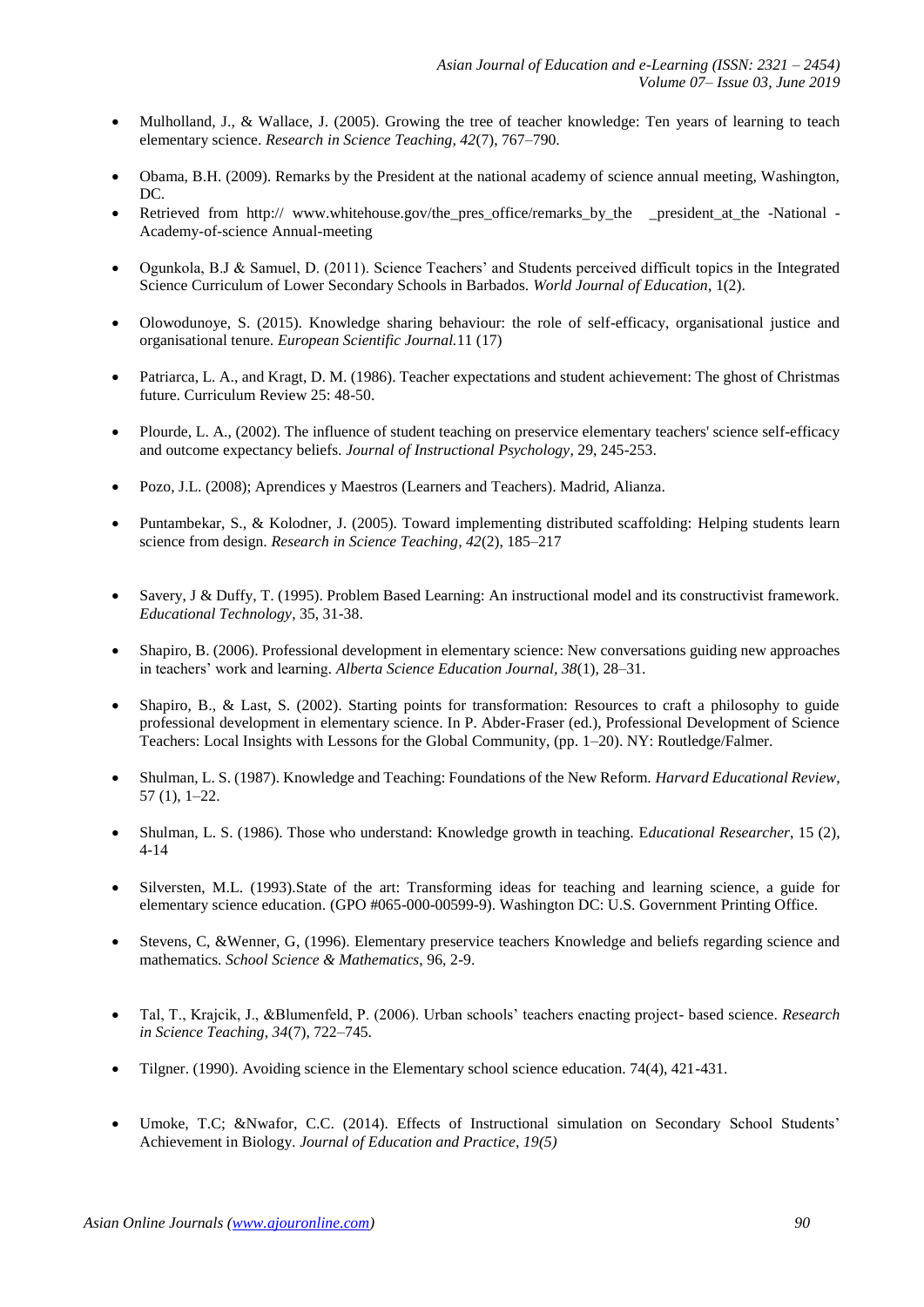- Van Driel, J., Beijaard, D., &Verloop, N. (2001). Professional development and reform in science education: The role of teachers' practical knowledge. *Research in Science Teaching, 38*(2), 137–158.
- Vaidya, S. R., (1993). Restructuring elementary and middle school science for improved teaching and learning. Education, 114, 63-70.
- Van Zee, E., Iwasyk, M., Kurose, A., Simpson, D., & Wild, J. (2001). Student and teacher questioning during conversations about science. *Research in Science Teaching,* 38(2), 159–190.
- Van Driel,J ., De Jong, O ., & Verloop, N . (2002). The development of preservice chemistry teachers' pedagogical content knowledge. Science Education, 86(4), 572-590.
- Von Glasersfeld, E. (1998). Footnotes to 'The Many Faces of Constructivism.' Educational Researcher, 25: 19.
- Watters J. J. & Ginns, I. S. (2000). Developing motivation to teach elementary science: Effect of collaborative and authentic learning practices in preservice education. J*ournal of Science Teacher Education*, 11(4), 277-313.
- William, Y. (2015). Test –retest reliability coefficient. Retrieved from: [http://study.com/academy/lesson/test](http://study.com/academy/lesson/test-retest-reliability-coefficient-examples-)[retest-reliability-coefficient-examples-l](http://study.com/academy/lesson/test-retest-reliability-coefficient-examples-)esson-quiz.html
- Woodward, A. & David L. E. (1990), Textbook use and teacher professionalism. Textbooks and Schooling in the United States (89th yearbook of the National Society for the Study of Education), 174-193.
- Wu, Y., & Tsai, C. (2005). Development of elementary school students' cognitive structures and information processing strategies under long-term constructivist-oriented science instruction. *Science Education, 89*(5), 822– 846.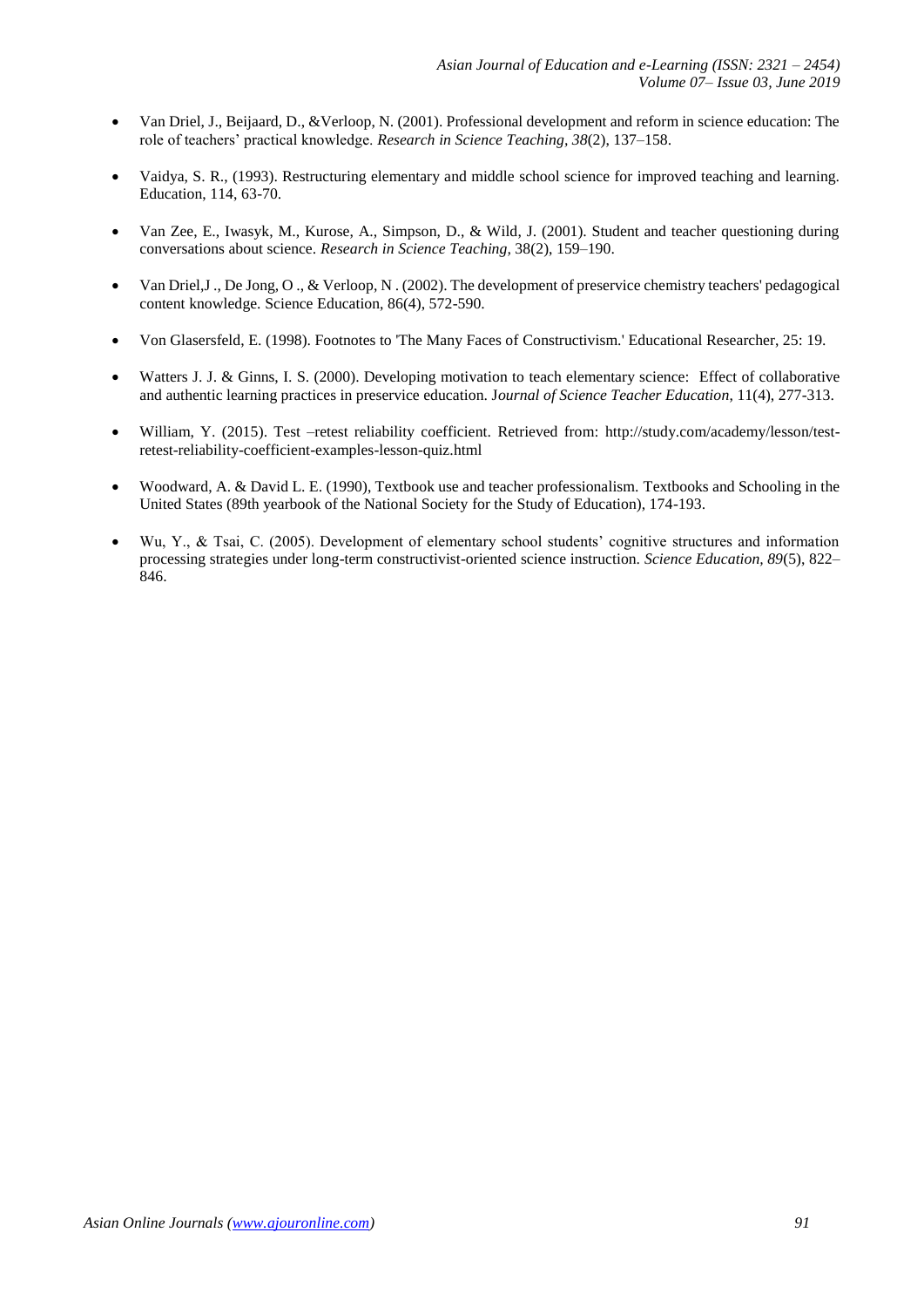## **Appendix 1 - Letter to Respondents**

September, 2015

Dear Educator,

I am currently working on a piece of research study. I would not go into detail about my research questions, so as not to influence your answers to the questions. I am asking you to please help me by filling out my questionnaire as truthfully as you can.

I assure you that your questionnaire answers will be completely confidential, and will only be used for my research.

My regards,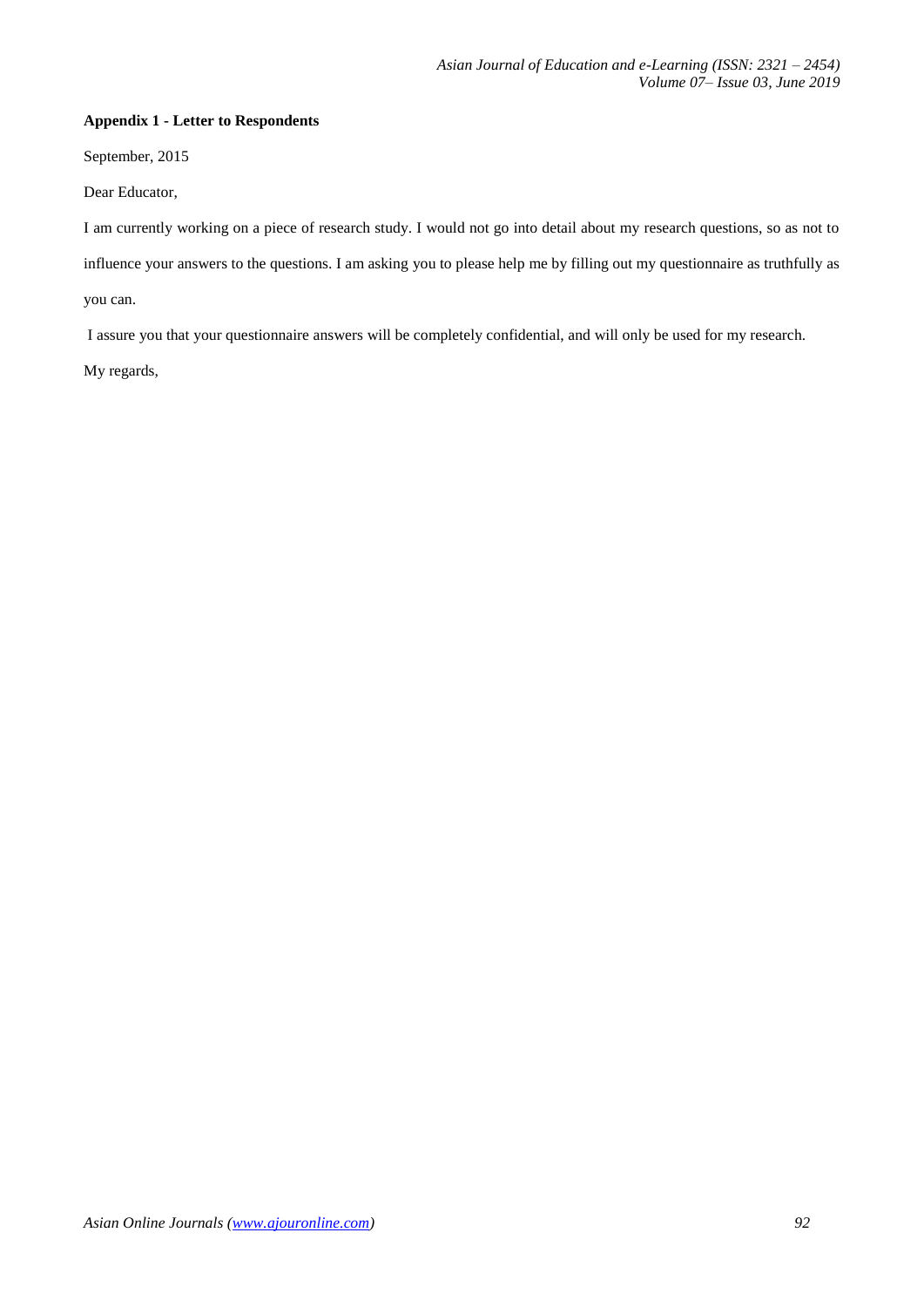# **Appendix 2: Questionnaire**

**Section A:** Please complete as accurately as possible.



**SECTION B:** Please choose a response by placing a tick (  $\sim$  ) in the appropriate box where you see the words strongly agree, agree, disagree and strongly disagree.

| No.            | <b>Items Description</b>                                          | Strongly | Agree | Disagree | Strongly |
|----------------|-------------------------------------------------------------------|----------|-------|----------|----------|
|                |                                                                   | Agree    |       |          | Disagree |
| 1.             | I can effectively teach science at the Primary level.             |          |       |          |          |
| $\overline{c}$ | I am able to choose the most appropriate science strategy to suit |          |       |          |          |
|                | the ability of my students.                                       |          |       |          |          |
| $\mathfrak{Z}$ | I use science strategies in my classroom that will help students  |          |       |          |          |
|                | to discover new knowledge for themselves.                         |          |       |          |          |
| $\overline{4}$ | I use the scientific method of investigations in my science       |          |       |          |          |
|                | teaching.                                                         |          |       |          |          |
| 5              | I can effectively plan and carry out a science experiment.        |          |       |          |          |
| 6              | I am able to effectively use the demonstration method with my     |          |       |          |          |
|                | students.                                                         |          |       |          |          |
| $\overline{7}$ | I am able to create and use improvised materials effectively in   |          |       |          |          |
|                | my science classroom.                                             |          |       |          |          |
| 8              | I rely on students' science text books to teach science.          |          |       |          |          |
| 9              | I use a lot of open ended questions in my science teaching.       |          |       |          |          |